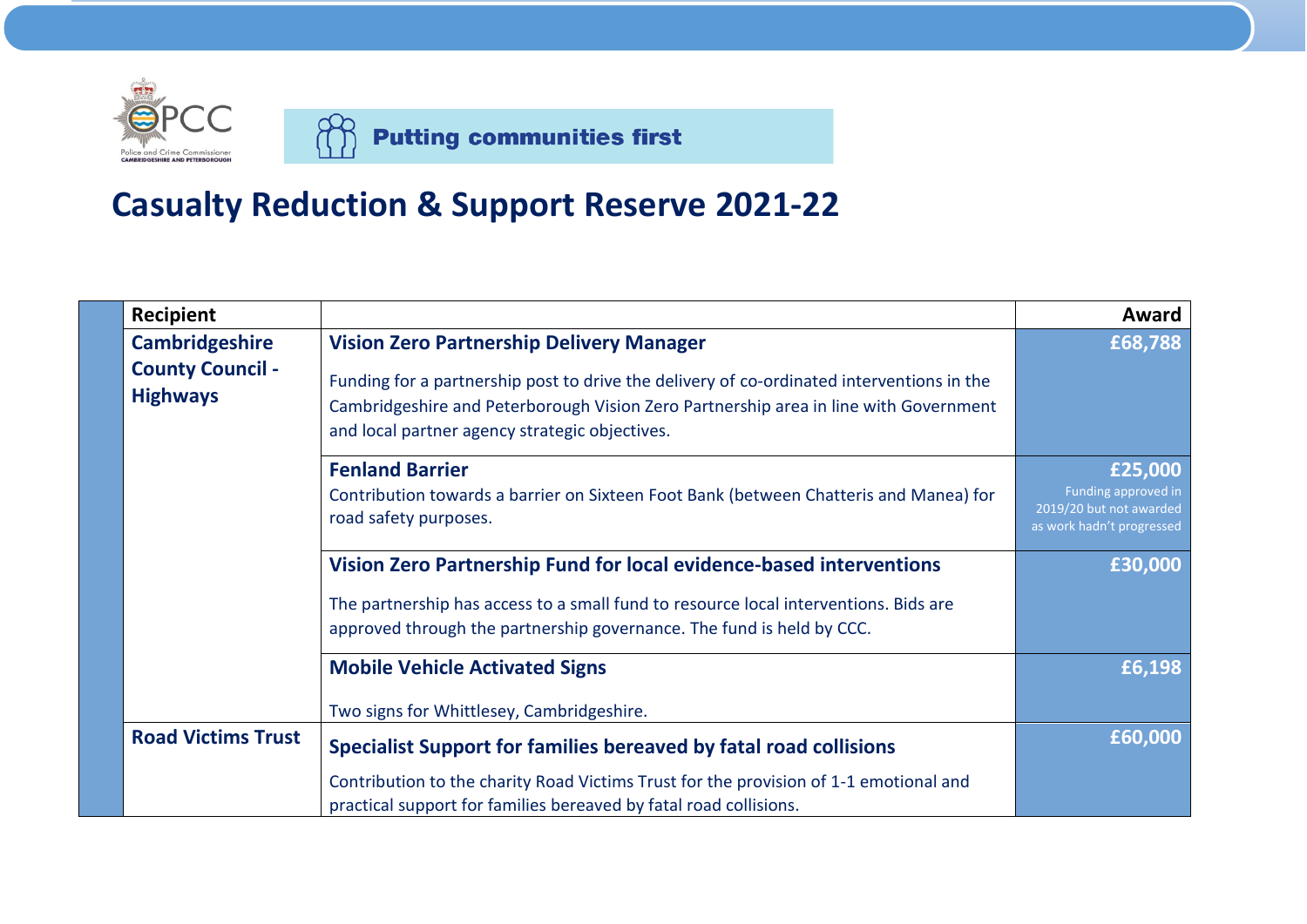| <b>Cambridgeshire</b><br><b>Constabulary</b> | Support for victims and witnesses of road crime                                                                                                                                                                                                                                                                                  | £40,000  |
|----------------------------------------------|----------------------------------------------------------------------------------------------------------------------------------------------------------------------------------------------------------------------------------------------------------------------------------------------------------------------------------|----------|
|                                              | Contribution to the Victim and Witness Hub to enable victims and witnesses of road<br>crime to access telephone-based emotional support, onward referral and supportive<br>signposting or face to face support from in-house Community Volunteers. This support<br>is available during and after any criminal justice processes. |          |
| <b>Cambridgeshire</b>                        | <b>Casualty Reduction Officer</b>                                                                                                                                                                                                                                                                                                | £58,336  |
| <b>Constabulary</b>                          | Police Casualty Reduction Officer supporting educational and preventative road safety<br>work across Cambridgeshire and Peterborough.                                                                                                                                                                                            |          |
|                                              | <b>Watch Co-ordinator</b>                                                                                                                                                                                                                                                                                                        | £40,161  |
|                                              | Watch Co-ordinator supporting communities to participate and lead educational and<br>preventative road safety action.                                                                                                                                                                                                            |          |
|                                              | <b>Speedwatch Equipment</b>                                                                                                                                                                                                                                                                                                      | £15,000  |
|                                              | Funds to ensure Watch Co-ordinator can replace obsolete equipment and purchase new<br>equipment.                                                                                                                                                                                                                                 |          |
|                                              | <b>Community vehicles for Special Constables</b><br>Funding for end of life vehicles<br>Three vehicles at £224 a month                                                                                                                                                                                                           | £11,770  |
|                                              | OU18 BHO - 4 months = £896<br>$OUB4 BNB - 12 months = £2,688$                                                                                                                                                                                                                                                                    |          |
|                                              | AE65 AGY $-9$ months = £2,016                                                                                                                                                                                                                                                                                                    |          |
|                                              | Fittings for above vehicles (£6,170)                                                                                                                                                                                                                                                                                             |          |
| <b>Total allocated</b>                       |                                                                                                                                                                                                                                                                                                                                  | £355,253 |